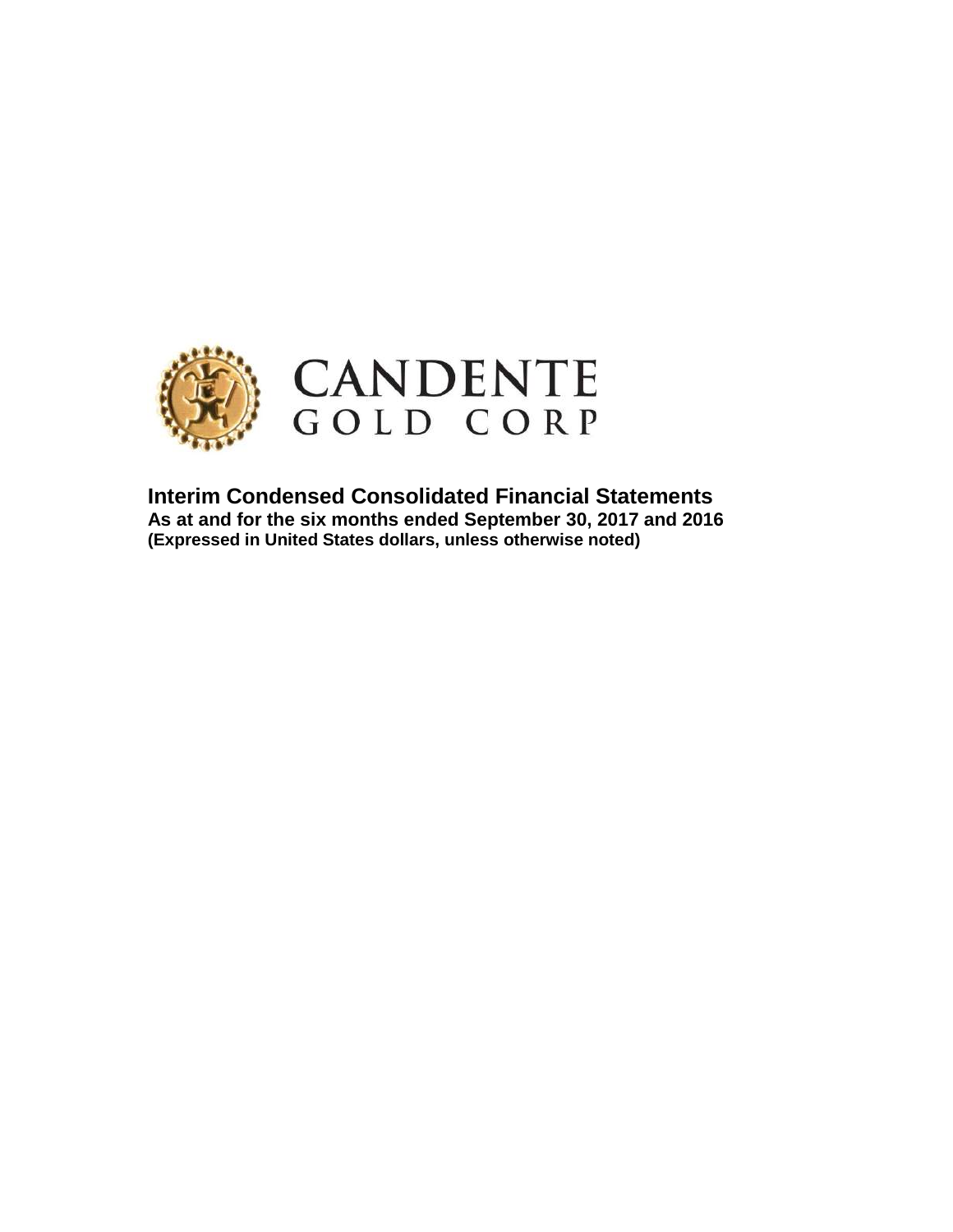## NOTICE

In accordance with National Instrument 51-102 Part 4, subsection 4.3(3)(a), if an auditor has not performed a review of these interim condensed consolidated financial statements then these financial statements must be accompanied by a notice indicating that the interim condensed consolidated financial statements have not been reviewed by an auditor.

The accompanying unaudited interim condensed financial statements of the Company have been prepared by and are the responsibility of the Company's management.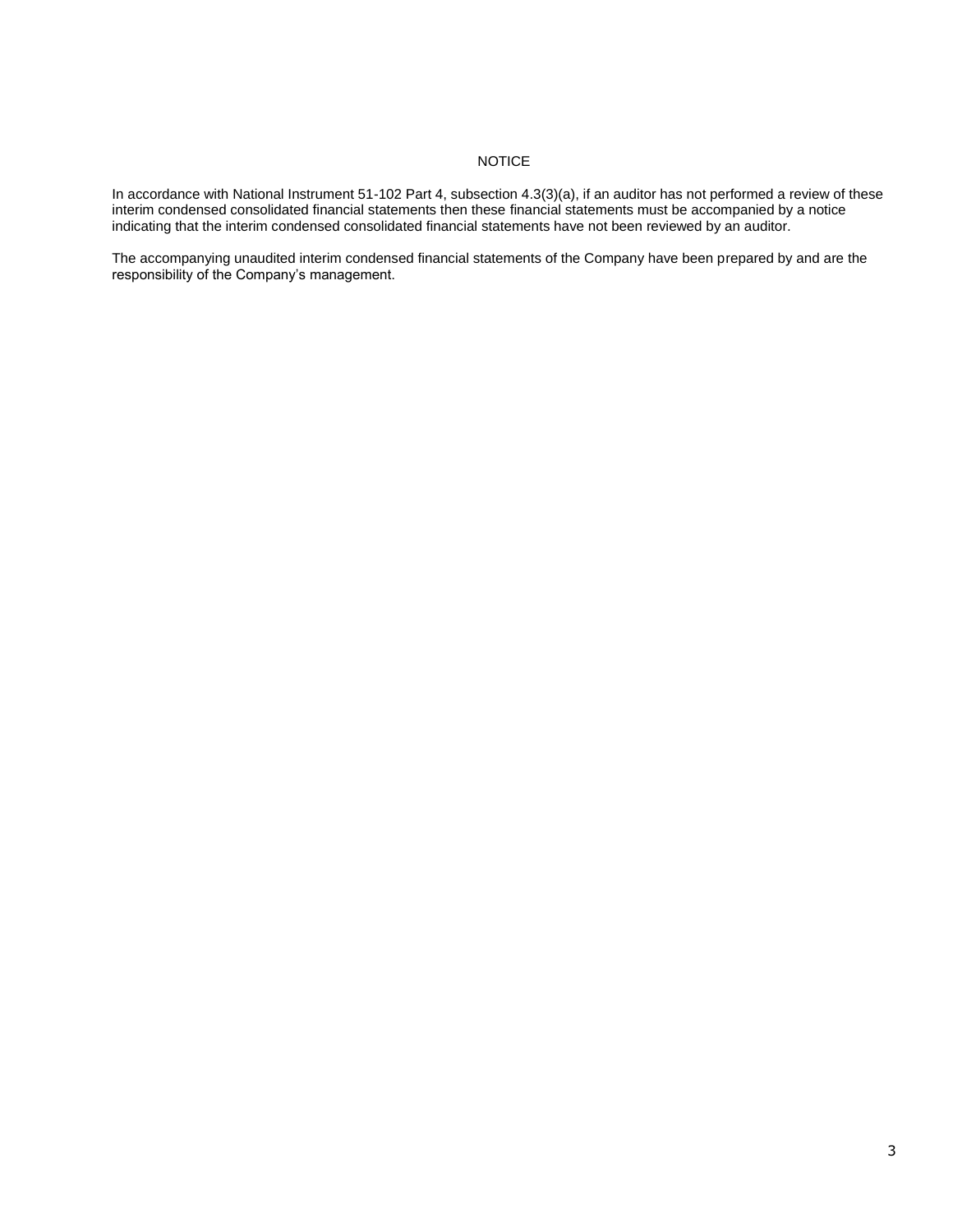# **Candente Gold Corp. Interim Condensed Consolidated Statements of Financial Position**

**At September 30, 2017 and March 31, 2017**

(expressed in United States dollars unless otherwise noted)

|                                                                   |             |    | September 30,  |  | March 31,      |
|-------------------------------------------------------------------|-------------|----|----------------|--|----------------|
|                                                                   | <b>Note</b> |    |                |  | 2017           |
| <b>Assets</b>                                                     |             |    |                |  |                |
| <b>Current assets</b>                                             |             |    |                |  |                |
| Cash                                                              |             | \$ | 25,108 \$      |  | 124,923        |
| Trade and other receivables                                       |             |    | 1,688          |  | 2,544          |
| Prepaid expenses and deposits                                     |             |    | 3,651          |  | 3,473          |
|                                                                   |             |    | 30,447         |  | 130,940        |
| <b>Non-current assets</b>                                         |             |    |                |  |                |
| Unproven mineral right interests                                  | 3           |    | 8,529,058      |  | 8,524,911      |
| Equipment                                                         |             |    | 4,595          |  | 5,224          |
| <b>Total non-current assets</b>                                   |             |    | 8,533,653      |  | 8,530,135      |
| <b>Total assets</b>                                               |             | \$ | 8,564,100 \$   |  | 8,661,075      |
|                                                                   |             |    |                |  |                |
| <b>Liabilities</b>                                                |             |    |                |  |                |
| <b>Current liabilities</b>                                        |             |    |                |  |                |
| Trade payables and accrued liabilities                            | 4,6         | \$ | 1,055,650 \$   |  | 1,032,357      |
| <b>Total Liabilities</b>                                          |             |    | 1,055,650      |  | 1,032,357      |
| <b>Equity</b>                                                     |             |    |                |  |                |
| Share capital                                                     | 5           |    | 24, 193, 995   |  | 24, 193, 995   |
| Obligation to issue shares                                        | 3           |    | 107,444        |  | 107,444        |
| Reserves                                                          | 5           |    | 5,730,668      |  | 5,777,359      |
| Accumulated deficit                                               |             |    | (22, 523, 657) |  | (22, 450, 080) |
| <b>Total equity</b>                                               |             |    | 7,508,450      |  | 7,628,718      |
| <b>Total liabilities and equity</b>                               |             | \$ | 8,564,100 \$   |  | 8,661,075      |
|                                                                   |             |    |                |  |                |
| Nature of operations and going concern                            | 1           |    |                |  |                |
| <b>Subsequent event</b>                                           | 10          |    |                |  |                |
|                                                                   |             |    |                |  |                |
| Approved on behalf of the Board of Directors on November 27, 2017 |             |    |                |  |                |

**(signed) Larry Kornze Director Director (signed) Paul Barry**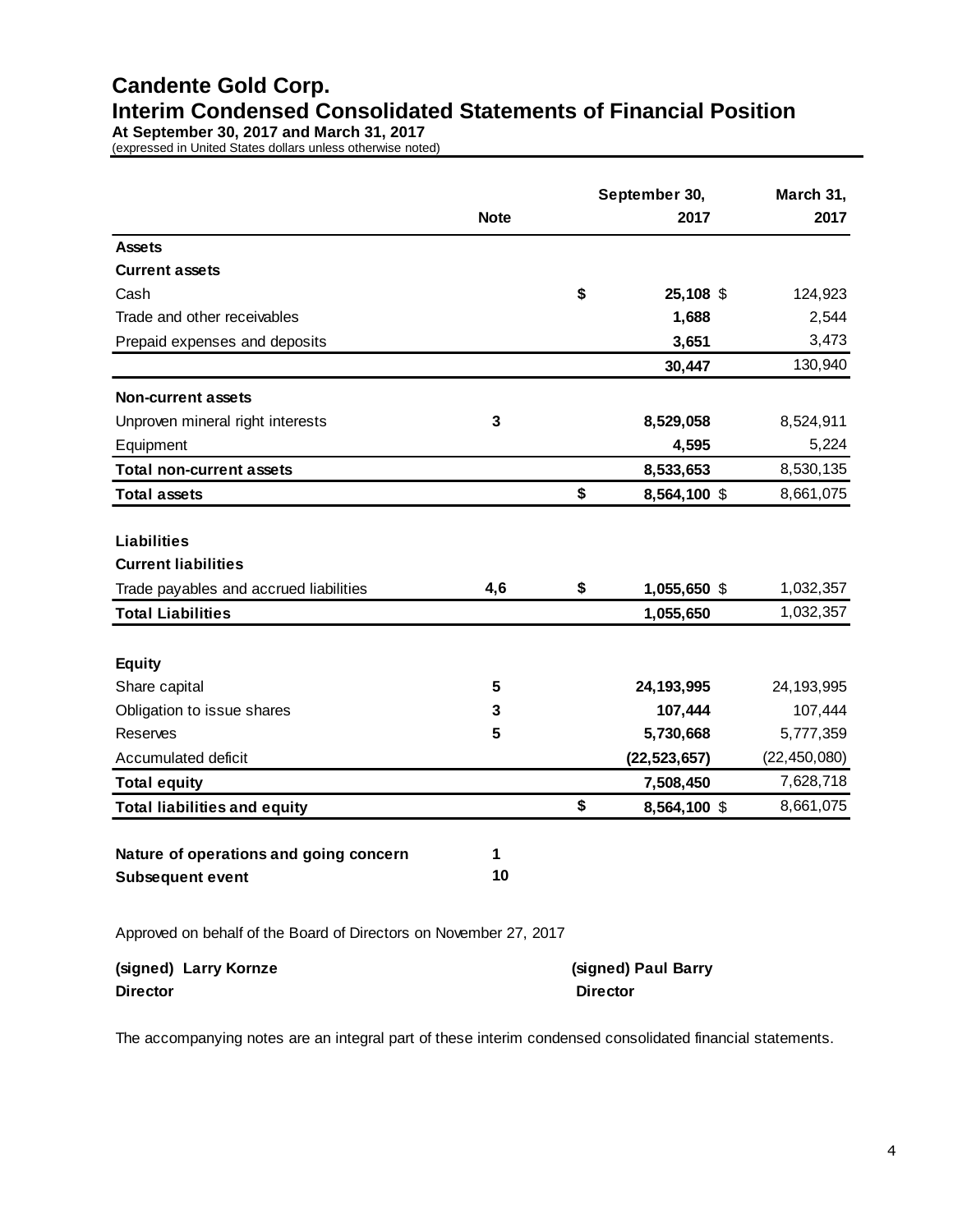# **Candente Gold Corp. Interim Condensed Consolidated Statements of Comprehensive Income (Loss)**

**For the three and six months ended September 30, 2017 and 2016** (expressed in United States dollars unless otherwise noted)

|                                                                            |             | Three months ended<br>September 30, |             |    | Six months ended<br>September 30, |    |                                     |    |            |
|----------------------------------------------------------------------------|-------------|-------------------------------------|-------------|----|-----------------------------------|----|-------------------------------------|----|------------|
|                                                                            | <b>Note</b> |                                     | 2017        |    | 2016                              |    | 2017                                |    | 2016       |
| Expenses                                                                   |             |                                     |             |    |                                   |    |                                     |    |            |
| <b>Exploration expenses</b>                                                | 8           | \$                                  | $1,455$ \$  |    | (3, 443)                          | \$ | $7,948$ \$                          |    | (14, 354)  |
| General and administrative expenses                                        | 8           |                                     | 22,036      |    | 54,015                            |    | 68,659                              |    | 235,075    |
|                                                                            |             |                                     | 23,491      |    | 50,572                            |    | 76,607                              |    | 220,721    |
|                                                                            |             |                                     |             |    |                                   |    |                                     |    |            |
| Other (income) expenses                                                    |             |                                     |             |    |                                   |    |                                     |    |            |
| Gain on forgiveness of debt                                                |             |                                     |             |    | (23, 845)                         |    |                                     |    | (195, 363) |
| Loss (gain) on foreign exchange                                            |             |                                     | 165         |    | (159,003)                         |    | (3,030)                             |    | (157, 630) |
| Net income (loss)                                                          |             | \$                                  | (23, 656)   | \$ | 132,276                           | \$ | (73, 577)                           | \$ | 132,272    |
| Other comprehensive loss                                                   |             |                                     |             |    |                                   |    |                                     |    |            |
| Items that will not be reclassified to profit or loss:                     |             |                                     |             |    |                                   |    |                                     |    |            |
| Foreign currency translation                                               |             |                                     | (25, 298)   |    | (151, 197)                        |    | (46, 691)                           |    | (140, 067) |
| <b>Comprehensive loss</b>                                                  |             | \$                                  | (48, 954)   | \$ | (18, 921)                         |    | $$$ (120,268) $$$                   |    | (7, 795)   |
| Loss per share attributable to shareholders                                |             |                                     |             |    |                                   |    |                                     |    |            |
| <b>Basic and diluted</b>                                                   |             | \$                                  | $(0.00)$ \$ |    | $0.00$ \$                         |    | (0.00)                              | \$ | 0.00       |
| Weighted average number of common<br>shares outstanding: basic and diluted |             |                                     |             |    |                                   |    | 107,206,923 101,641,706 107,206,923 |    | 98,939,163 |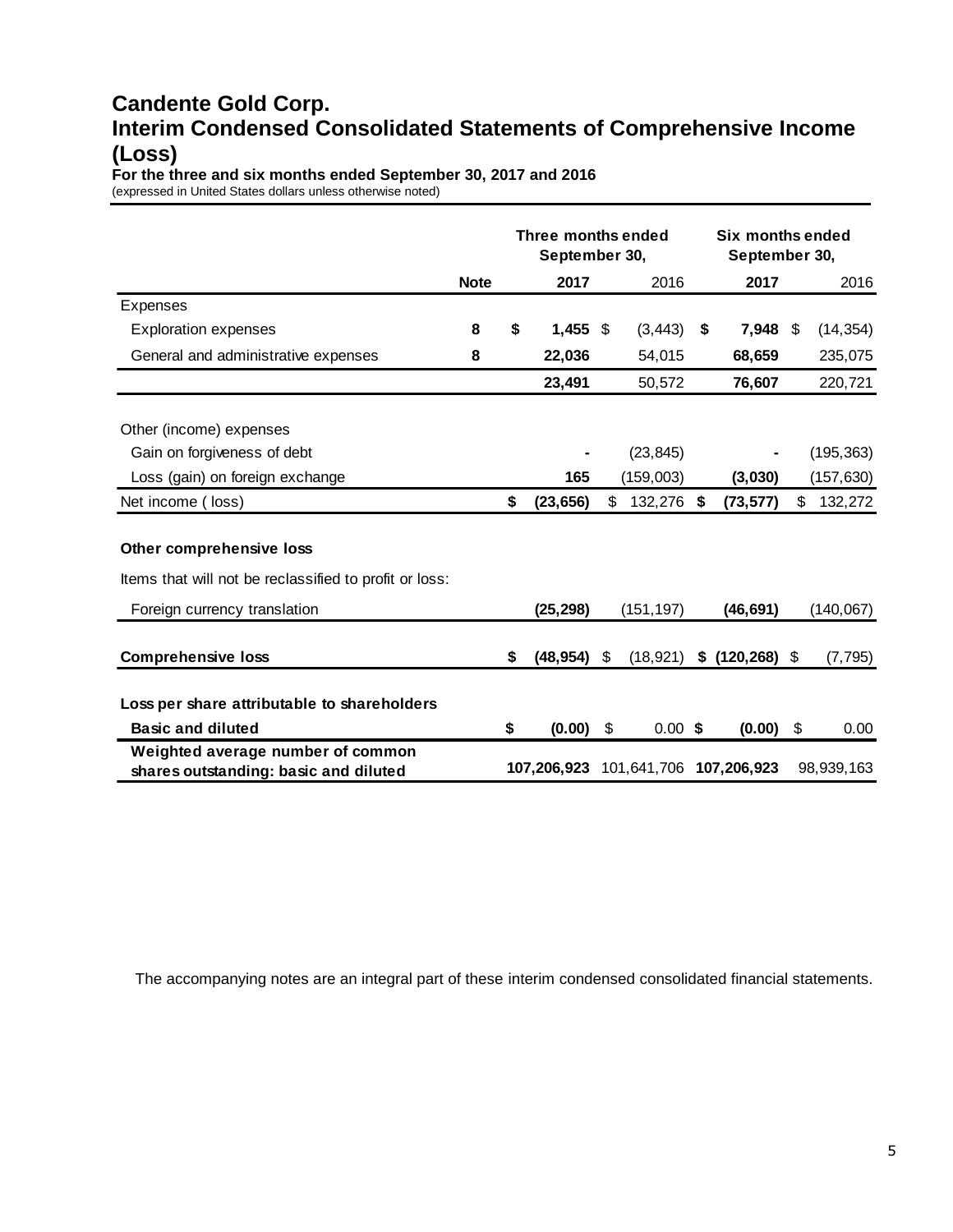# **Candente Gold Corp. Interim Condensed Consolidated Statements of Changes in Equity**

| ווונטוווו סטוומטווטט וסטווטטווממנטט טנמנטוווטוונט טו טוומוואַטט ווו בקמת א<br>For the six months ended September 30, 2017 and 2016<br>(expressed in United States dollars unless otherwise noted) |                           |                      |                                                                   |                |                      |      |                                |    |                   |                               |                        |    |           |
|---------------------------------------------------------------------------------------------------------------------------------------------------------------------------------------------------|---------------------------|----------------------|-------------------------------------------------------------------|----------------|----------------------|------|--------------------------------|----|-------------------|-------------------------------|------------------------|----|-----------|
|                                                                                                                                                                                                   |                           | <b>Share Capital</b> |                                                                   |                | <b>Reserves</b>      |      |                                |    |                   |                               |                        |    |           |
|                                                                                                                                                                                                   | Total<br>common<br>shares | Share capital        | <b>Equity settled</b><br>employee<br>compensation<br>and warrants |                | Other reserve        |      | Foreign<br>currency<br>reserve |    | Total<br>reserves | Obligation to<br>issue shares | <b>Deficit</b>         |    | Total     |
| Balance at March 31, 2017                                                                                                                                                                         | 107,206,923               | \$24,193,995         | 5,876,070                                                         |                | 52,046               | - 55 | (150, 757)                     | S. | 5,777,359         | 107,444                       | \$(22, 450, 080)       |    | 7,628,718 |
| <b>Netloss</b>                                                                                                                                                                                    |                           |                      |                                                                   | $\blacksquare$ |                      |      |                                |    |                   |                               | (73, 577)              |    | (73, 577) |
| Foreign currency translation                                                                                                                                                                      |                           |                      |                                                                   |                |                      |      | (46, 691)                      |    | (46, 691)         |                               |                        |    | (46, 691) |
| <b>Balance at September 30.</b><br>2017                                                                                                                                                           | 107,206,923               | \$24,193,995         | 5,876,070<br>\$                                                   |                | 52,046<br>$^{\circ}$ | - 5  | (197, 448)                     | \$ | 5,730,668         | - \$                          | 107,444 \$(22,523,657) | s. | 7,508,450 |
|                                                                                                                                                                                                   |                           |                      |                                                                   |                |                      |      |                                |    |                   |                               |                        |    |           |

|                               | Share Capital            |      |               | Reserves |                                                             |               |  |                             |                |                               |      |                          |           |
|-------------------------------|--------------------------|------|---------------|----------|-------------------------------------------------------------|---------------|--|-----------------------------|----------------|-------------------------------|------|--------------------------|-----------|
|                               | Total common<br>shares   |      | Share capital |          | Equity settled<br>emplo yee<br>compensation<br>and warrants | Other reserve |  | Foreign currency<br>reserve | Total reserves | Obligation to<br>issue shares |      | <b>Deficit</b>           | Total     |
| Balance at March 31, 2016     | 96,206,923               | - \$ | 23,804,489    | -SS      | 5,724,106 \$                                                | 52,046 \$     |  | $(169,083)$ \$              | 5,607,069 \$   |                               | - \$ | $(22, 191, 633)$ \$      | 7,219,925 |
| Private placement             | 10,000,000 \$            |      | 369,838       |          |                                                             |               |  |                             |                |                               |      |                          |           |
| Share-based payment           | ۰                        |      | . .           |          | 133,203                                                     |               |  | $\sim$                      | 133,203        |                               |      | $\overline{\phantom{a}}$ | 133,203   |
| Net loss                      | $\overline{\phantom{a}}$ |      |               |          |                                                             |               |  |                             |                |                               |      | 132,272                  | 132,272   |
| Foreign currency translation  |                          |      |               |          | $\sim$                                                      |               |  | (140,067)                   | (140,067)      |                               |      |                          | (40,067)  |
| Balance at September 30, 2016 | 106,206,923              | - \$ | 24, 174, 327  |          | 5,857,309 \$                                                | 52,046 \$     |  | $(309, 150)$ \$             | 5,600,205 \$   |                               | - \$ | $(22,059,361)$ \$        | 7,345,333 |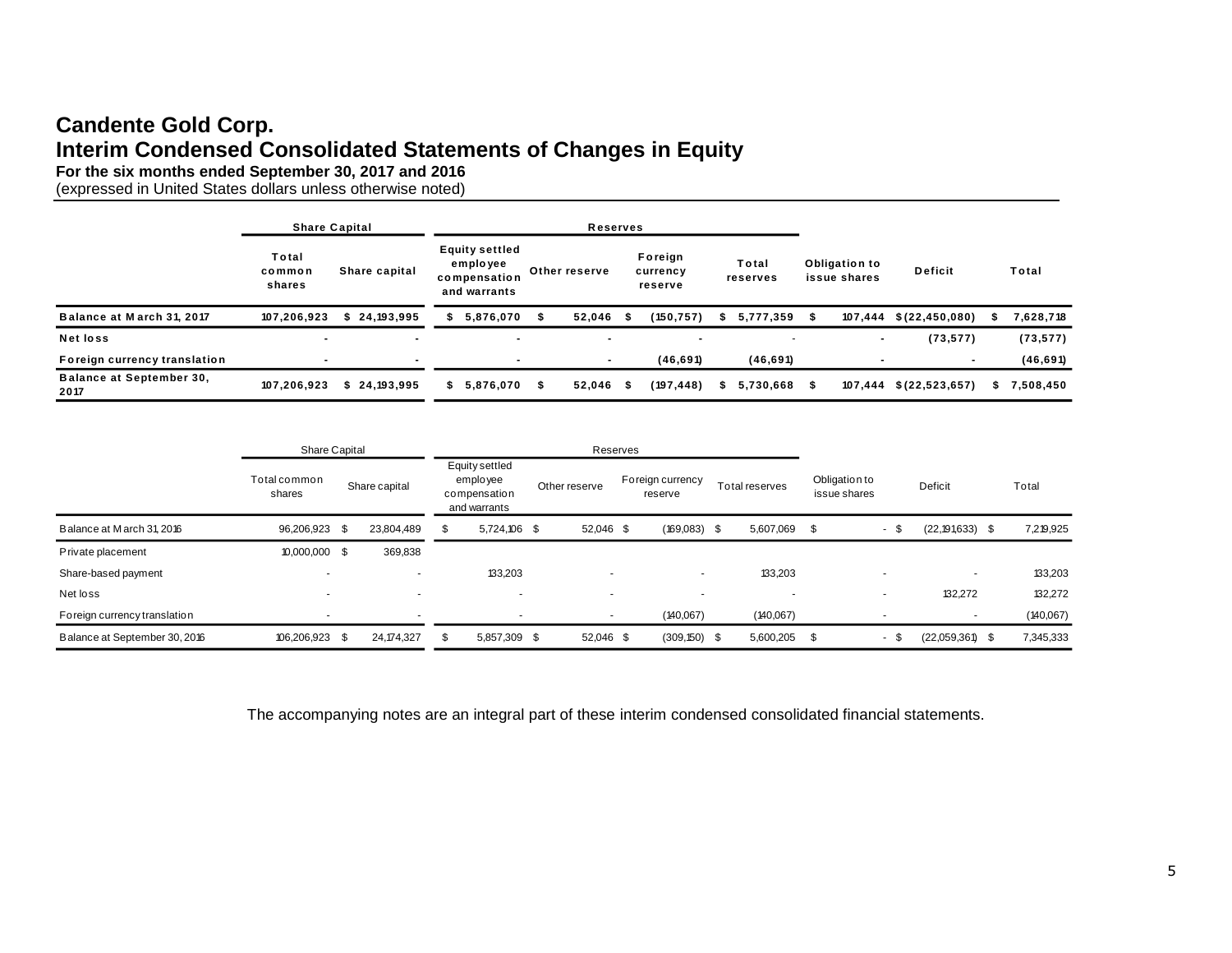# **Candente Gold Corp. Interim Condensed Consolidated Statements of Cash Flows**

**For the six months ended September 30, 2017 and 2016**

(expressed in United States dollars unless otherwise noted)

|                                                      | Six months ended<br>September 30, |      |            |  |  |
|------------------------------------------------------|-----------------------------------|------|------------|--|--|
|                                                      | 2017                              |      | 2016       |  |  |
| Cash provided by (used in):                          |                                   |      |            |  |  |
| Operating                                            |                                   |      |            |  |  |
| Income (loss) for the period                         | \$<br>(73, 577)                   | - \$ | 132,272    |  |  |
| Items not affecting cash:                            |                                   |      |            |  |  |
| Depreciation                                         | 734                               |      | 5,080      |  |  |
| Share-based payment                                  |                                   |      | 133,203    |  |  |
| Foreign exchange                                     | (48, 188)                         |      | (145, 074) |  |  |
| Gain on forgiveness of debt                          |                                   |      | (195, 363) |  |  |
| Changes in non-cash working capital items:           |                                   |      |            |  |  |
| Decrease (increase) in amounts receivable            | 856                               |      | (5, 109)   |  |  |
| Decrease (increase) in prepaid expenses and deposits | (178)                             |      | 3,960      |  |  |
| Increase (decrease) in accounts payable and accrued  |                                   |      |            |  |  |
| liabilities                                          | 23,293                            |      | (62, 688)  |  |  |
| Net cash used operating activities                   | (97,060)                          |      | (133, 719) |  |  |
|                                                      |                                   |      |            |  |  |
| Investing                                            |                                   |      |            |  |  |
| Value added tax recovered (paid)                     | (1, 847)                          |      | 34,404     |  |  |
| Addition to unproven mineral rights interests        | (2, 300)                          |      | (14, 527)  |  |  |
| Net cash provided by (used) in investing activities  | (4, 147)                          |      | 19,877     |  |  |
|                                                      |                                   |      |            |  |  |
| <b>Financing</b>                                     |                                   |      |            |  |  |
| Private placement, net of share issuance costs       |                                   |      | 369,838    |  |  |
| Net cash provided by financing activities            |                                   |      | 369,838    |  |  |
|                                                      |                                   |      |            |  |  |
| Effect of exchange rate changes on cash              | 1,392                             |      |            |  |  |
| Net change in cash                                   | (99, 815)                         |      | 255,996    |  |  |
| Cash at beginning of period                          | 124,923                           |      | 9,561      |  |  |
| Cash at end of period                                | \$<br>25,108                      | \$   | 265,557    |  |  |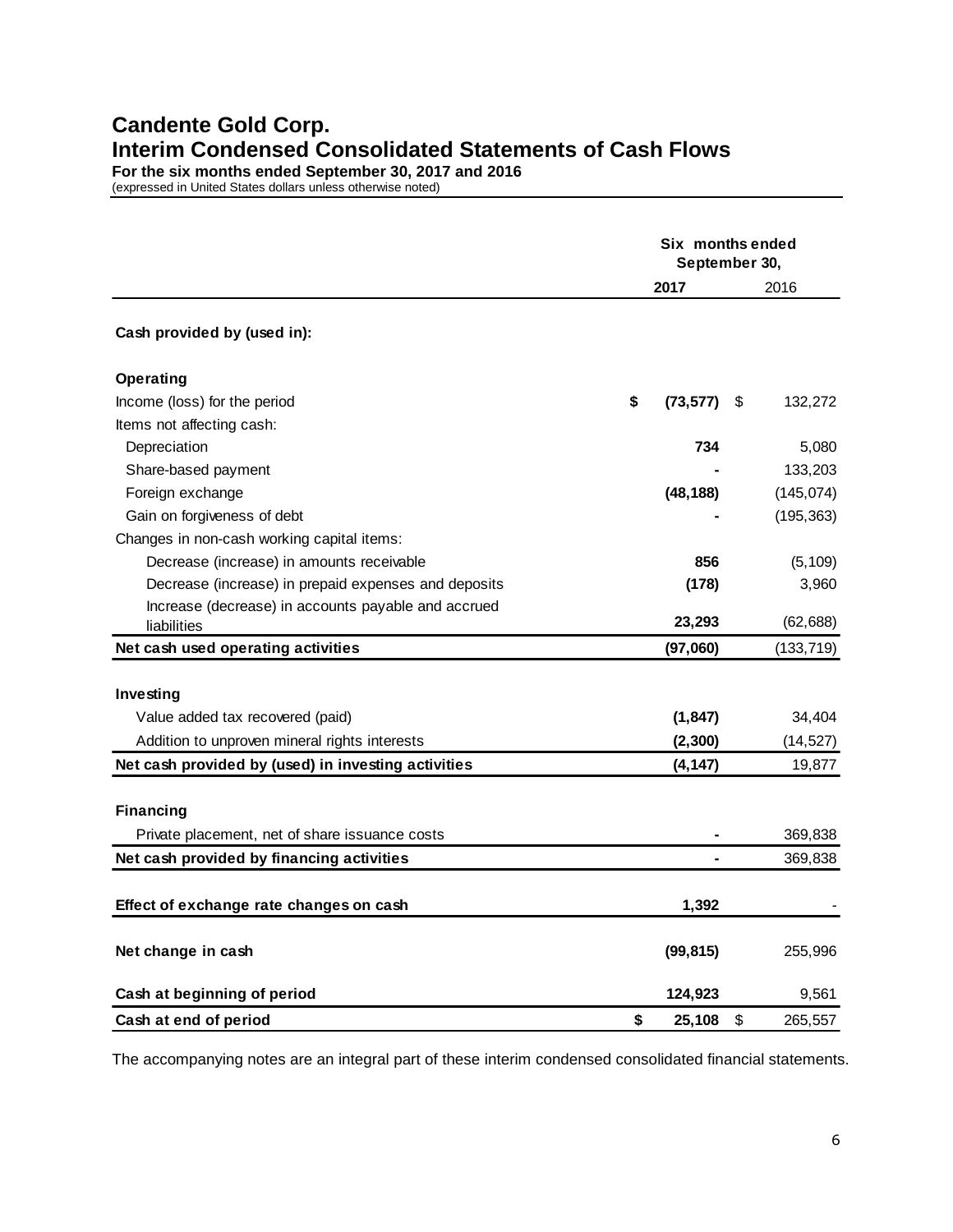## **1. Nature of operations and going concern**

Candente Gold Corp. and its subsidiaries (the "Company") are engaged in the exploration of mineral right interests in Mexico and Peru. The Company was incorporated on April 24, 2009 under the Business Corporation Act of British Columbia. The principal subsidiaries of the Company as at September 30, 2017 are as follows:

| <b>Subsidiary</b>                      | <b>Interest</b> | <b>Functional Currency</b> |
|----------------------------------------|-----------------|----------------------------|
| Candente Mexico Resource Corp.         | 100%            | <b>CDN Dollars</b>         |
| El Oro (BC) Exploration Inc.           | 100%            | <b>CDN Dollars</b>         |
| Candente Gold Peru S.A.                | 100%            | <b>US Dollars</b>          |
| Minera CCM, S.A. de C.V. ("CCM")       | 100%            | <b>US Dollars</b>          |
| Minera CCM El Oro Jales S.A. de C.V.   | 100%            | <b>US Dollars</b>          |
| Candente Mexico Servicios S.A. de C.V. | 100%            | <b>US Dollars</b>          |

Candente Gold's common shares are listed on the TSX Venture Exchange ("TSX-V") under the trading symbol CDG.V. The Company's share options and warrants are not listed.

These interim condensed consolidated financial statements were authorized for issue by the Board of Directors on November 27, 2017**.**

At the date of these interim condensed consolidated financial statements, the Company has not yet determined whether any of its mineral right interests contain economically recoverable mineral reserves. Accordingly, the value of mineral right interests represents cumulative acquisition costs incurred to date and does not necessarily reflect present or future values. The recovery of these costs is dependent upon the discovery of economically recoverable mineral reserves and the ability of the Company to obtain the necessary financing to complete their exploration and development and to resolve any environmental, regulatory, or other constraints.

These interim condensed consolidated financial statements have been prepared on the basis of accounting principles applicable to a going concern, which assume that the Company will continue operations for the foreseeable future and will be able to realize its assets and discharge its liabilities in the normal course of operations as they come due. For the six months ended September 30, 2017, the Company had a net loss of \$73,577, and, as at September 30, 2017, current liabilities exceed current assets by \$1.03 million and the Company has cumulative losses since inception of \$22.5 million. The Company does not generate cash flows from operations and accordingly, the Company will need to raise additional funds through the issuance of securities, resource secured debt or joint venture projects. Although, the Company has been successful in raising funds in the past there can be no assurance that the Company will be able to raise sufficient funds in the future, in which case the Company may be unable to meet its obligations as they come due in the normal course of business. In addition, the Company is subject to sovereign risk, including political and economic instability, changes in existing government regulations relating to mining, as well as currency fluctuations and local inflation. These factors indicate the existence of a material uncertainty that may cast significant doubt regarding the Company's ability to continue as a going concern. Should the Company be unable to realize its assets and discharge its liabilities in the normal course of business, the net realizable value of its assets may be materially less than the amounts on the statement of financial position.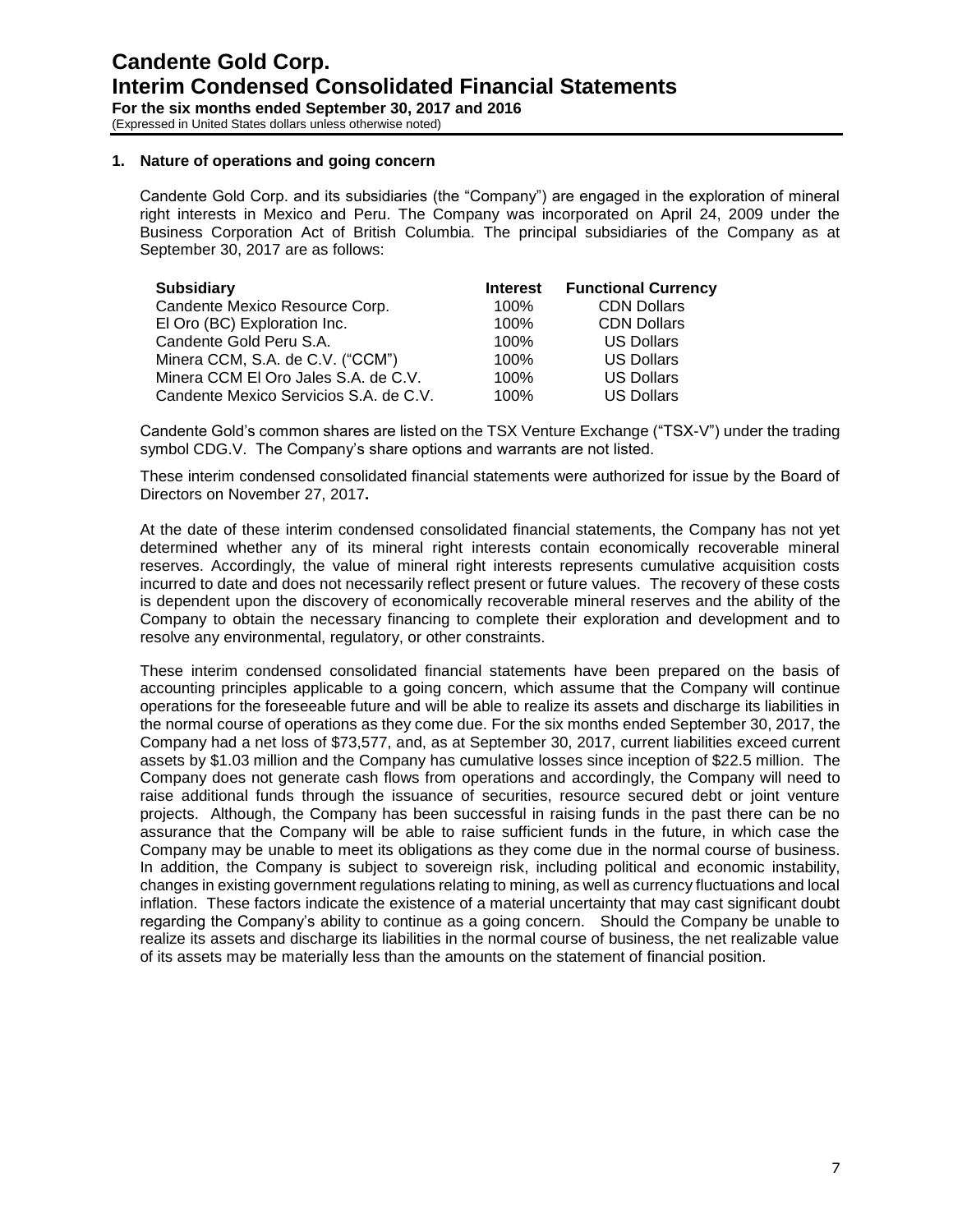## **2. Statement of compliance and basis of presentation**

These interim condensed consolidated interim financial statements have been prepared in accordance with International Financial Reporting Standards ("IFRS") as issued by the International Accounting Standards Board ("IASB") applicable to the preparation of interim financial statements, including IAS 34, Interim Financial Reporting. These interim condensed consolidated interim financial statements should be read in conjunction with the Company's audited consolidated financial statements for the year ended March 31, 2017, which have been prepared in accordance with IFRS issued by the IASB.

## **3. Unproven mineral right interests**

As at September 30, 2017, and March 31, 2017, the Company's capitalized unproven mineral right interest costs are as follows:

|                            | Balance at April 1, 2017 |    | <b>Acquisition costs and</b><br>additions | <b>Balance at September 30,</b><br>2017 |                           |  |
|----------------------------|--------------------------|----|-------------------------------------------|-----------------------------------------|---------------------------|--|
| <b>Mexican Properties</b>  |                          |    |                                           |                                         |                           |  |
| El Oro - Hardrock          | \$<br>8,077,850          | \$ |                                           | \$                                      | 8,077,850                 |  |
| El Oro mine tailings       | 154,840                  |    |                                           |                                         | 154,840                   |  |
| <b>Peruvian Properties</b> | 207,938                  |    | 2,300                                     |                                         | 210,238                   |  |
| Value-added tax            | 84,283                   |    | 1,847                                     |                                         | 86,130                    |  |
| <b>Closing balance</b>     | \$<br>8,524,911          | \$ | 4,147                                     | S.                                      | 8,529,058                 |  |
|                            |                          |    |                                           |                                         |                           |  |
|                            | Balance at April 1, 2016 |    | Acquisition costs and<br>additions        |                                         | Balance at March 31, 2017 |  |
| <b>Mexican Properties</b>  |                          |    |                                           |                                         |                           |  |
| El Oro - Hardrock          | \$<br>8,009,752          | -S | 68,098                                    | -\$                                     | 8,077,850                 |  |
| El Oro mine tailings       | 118,840                  |    | 36,000                                    |                                         | 154,840                   |  |
| <b>Peruvian Properties</b> | 204,489                  |    | 3,449                                     |                                         | 207,938                   |  |
| Value-added tax            | 110,688                  |    | (26, 405)                                 |                                         | 84,283                    |  |
| Closing balance            | \$<br>8,443,769          | \$ | 81,142                                    | \$                                      | 8,524,911                 |  |

## **Mexican Properties**

## **El Oro – Hardrock**

On January 31, 2017, the Company acquired the remaining 30% interest in the El Oro Project (the "El Oro Project") in Mexico (the "Transferred Interest") from Desarrollos Mineros San Luis, S.A. de C.V. ("DMSL"), a subsidiary of Goldcorp Inc. ("Goldcorp"). The Company now holds a 100% interest in the El Oro Project as it had previously earned a 70% interest in the El Oro Project from Goldcorp. As consideration for the acquisition of the Transferred Interest, the Company agreed to issue to DMSL (or its nominee) an aggregate of 5,000,000 common shares of the Company. 1,000,000 common shares were issued on the date of acquisition of the Transferred Interest (issued with a fair value of \$26,861 (CDN\$35,000)) (Note 6) and further tranches of 1,000,000 common shares are to be issued to DMSL (or its nominee) on the four successive anniversary dates, with the Company having the right but not the obligation to issue any or all of such 4,000,000 common shares in advance of such anniversary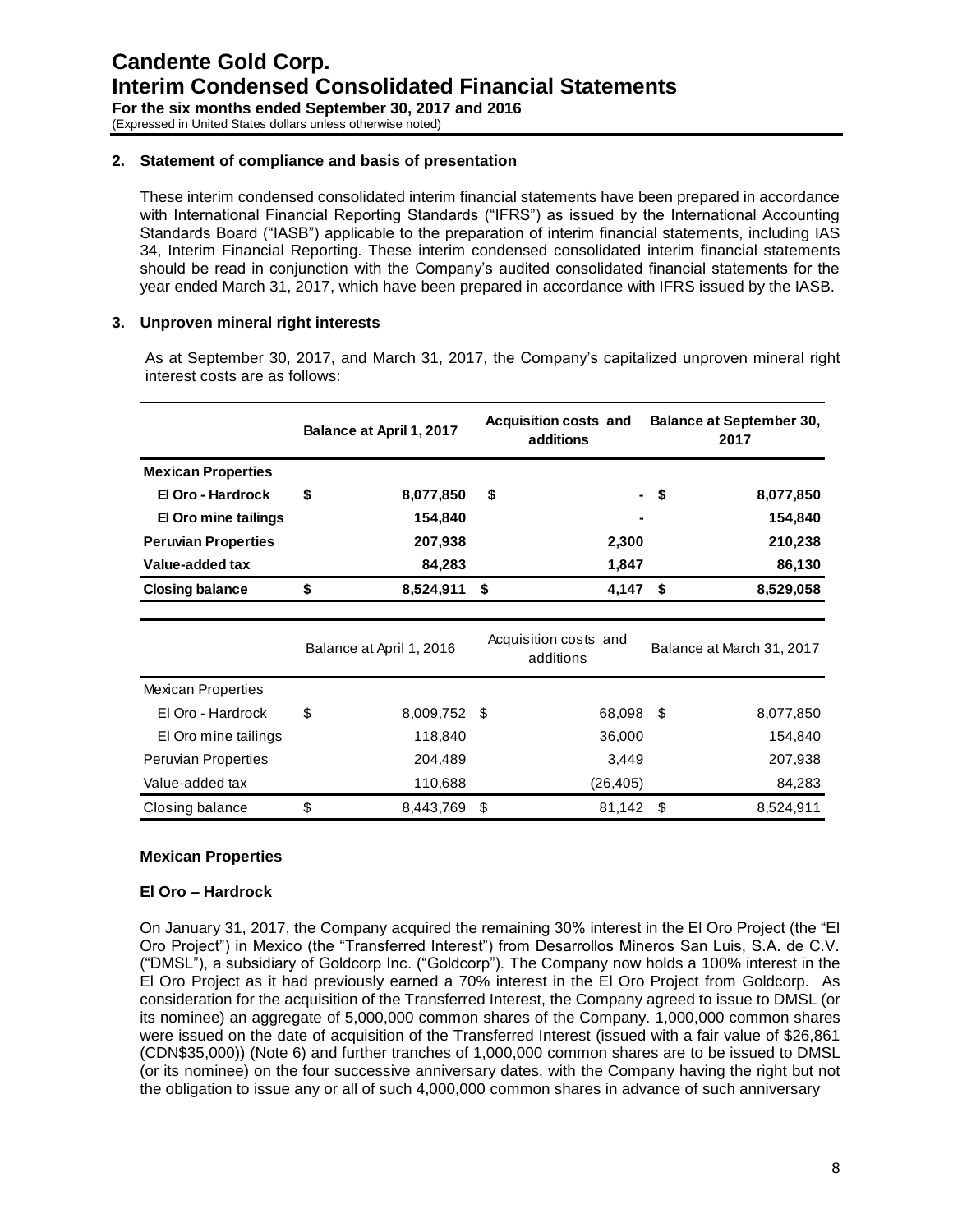## **3. Unproven mineral right interests (continued)**

dates in its sole discretion. The 4,000,000 common shares were fair valued at \$107,444 (CDN\$140,000) and were recorded as an obligation to issue shares as at March 31, 2017.

## **El Oro Mine Tailings**

During the year ended March 31, 2014, the Company signed an agreement with the municipality of El Oro that provides the Company with the access and processing rights to tailings deposits. Upon signing the agreement, \$25,000 was due and paid with monthly contributions of \$3,000 (paid). The Company is obligated to pay \$3,000 per month for the life of the agreement.

## **(See Note 10)**

## **Peruvian properties**

As at September 30, 2017, the Company has maintained in good standing a portion of the Tres Marias and Las Brujas properties. These properties are early stage gold and gold-silver exploration projects in Peru.

## **4. Trade payables and accrued liabilities**

|                                              | September 30, 2017 |                    |      | March 31, 2017     |  |  |
|----------------------------------------------|--------------------|--------------------|------|--------------------|--|--|
| Trade payables<br><b>Accrued liabilities</b> | S                  | 951,471<br>104,179 | - \$ | 913,596<br>118,761 |  |  |
|                                              |                    | 1,055,650          |      | 1,032,357          |  |  |

## **5. Capital and equity reserve**

## **a. Shares authorized**

The Company has an unlimited number of common shares with no par value.

## **b. Common share issues**

At September 30, 2017, the Company had 107,206,923 (March 31, 2017 – 107,206,923) common shares issued and outstanding.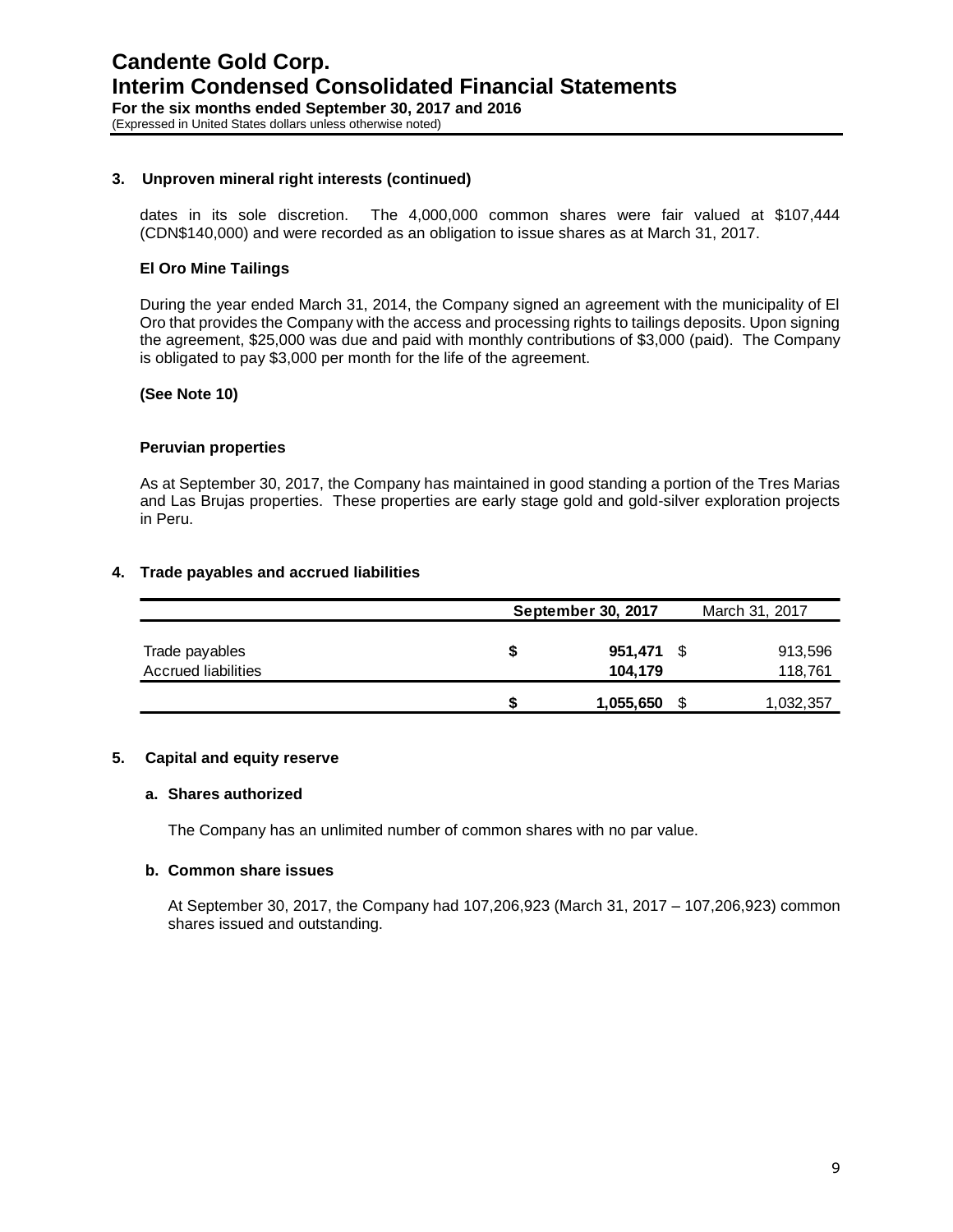## **5. Capital and equity reserve (continued)**

## **c. Share options**

Company has an incentive share option plan (the "Plan"). Under the Plan a total of 10% of the Company's outstanding common shares are reserved for the issuance of shares at discretion of the Board of Directors. Terms of each option award is fixed by the Board of Directors at time of grant. Share option awards have a maximum term of ten years.

|                                                            | Number of<br><b>Options</b> | Weighted<br>Average<br><b>Exercise Price</b><br>(CDN\$) |
|------------------------------------------------------------|-----------------------------|---------------------------------------------------------|
| Options outstanding, March 31, 2017 and September 30, 2017 | 9,390,000                   | \$0.09                                                  |

As at September 30, 2017, the following options were exercisable and outstanding:

|                          | Outstanding                         |                             | <b>Exercisable</b>                  |                      |                          |
|--------------------------|-------------------------------------|-----------------------------|-------------------------------------|----------------------|--------------------------|
| <b>Grant date</b>        | <b>Exercise</b><br>price<br>(CDN\$) | <b>Number</b><br>of options | <b>Exercise</b><br>price<br>(CDN\$) | Number of<br>options | <b>Expiry date</b>       |
| December 5, 2012         | \$0.25                              | 250,000                     | \$0.25                              | 250,000              | December 5, 2017         |
| February 15, 2013        | \$0.25                              | 1,085,000                   | \$0.25                              | 1,085,000            | February 15, 2018        |
| August 27, 2014          | \$0.10                              | 2,405,000                   | \$0.10                              | 2,405,000            | August 27, 2019          |
| September 10, 2014       | \$0.10                              | 100,000                     | \$0.10                              | 100.000              | September 10, 2019       |
| May 20, 2016             | \$0.05                              | 5,000,000                   | \$0.05                              | 5,000,000            | May 20, 2026             |
| <b>February 28, 2017</b> | \$0.05                              | 550,000                     | \$0.05                              | 550,000              | <b>February 28, 2027</b> |
|                          |                                     | 9,390,000                   | \$0.09                              | 9,390,000            |                          |

The Company used the Black-Scholes Option-Pricing Model under the following weighted average assumptions and recorded total stock based compensation for the six months ended September 30, 2017 and 2016 of \$Nil and \$133,203 respectively:

|                         | Six months ended          | Year ended     |
|-------------------------|---------------------------|----------------|
|                         | <b>September 30, 2017</b> | March 31, 2017 |
| Dividend yield          | $\blacksquare$            | 0.00%          |
| Risk-free interest rate | $\blacksquare$            | 1.39%          |
| Volatility range        | $\blacksquare$            | 115.36%        |
| Expected life           | $\blacksquare$            | 10 years       |
| Forfeiture rate         | $\blacksquare$            | 0.00%          |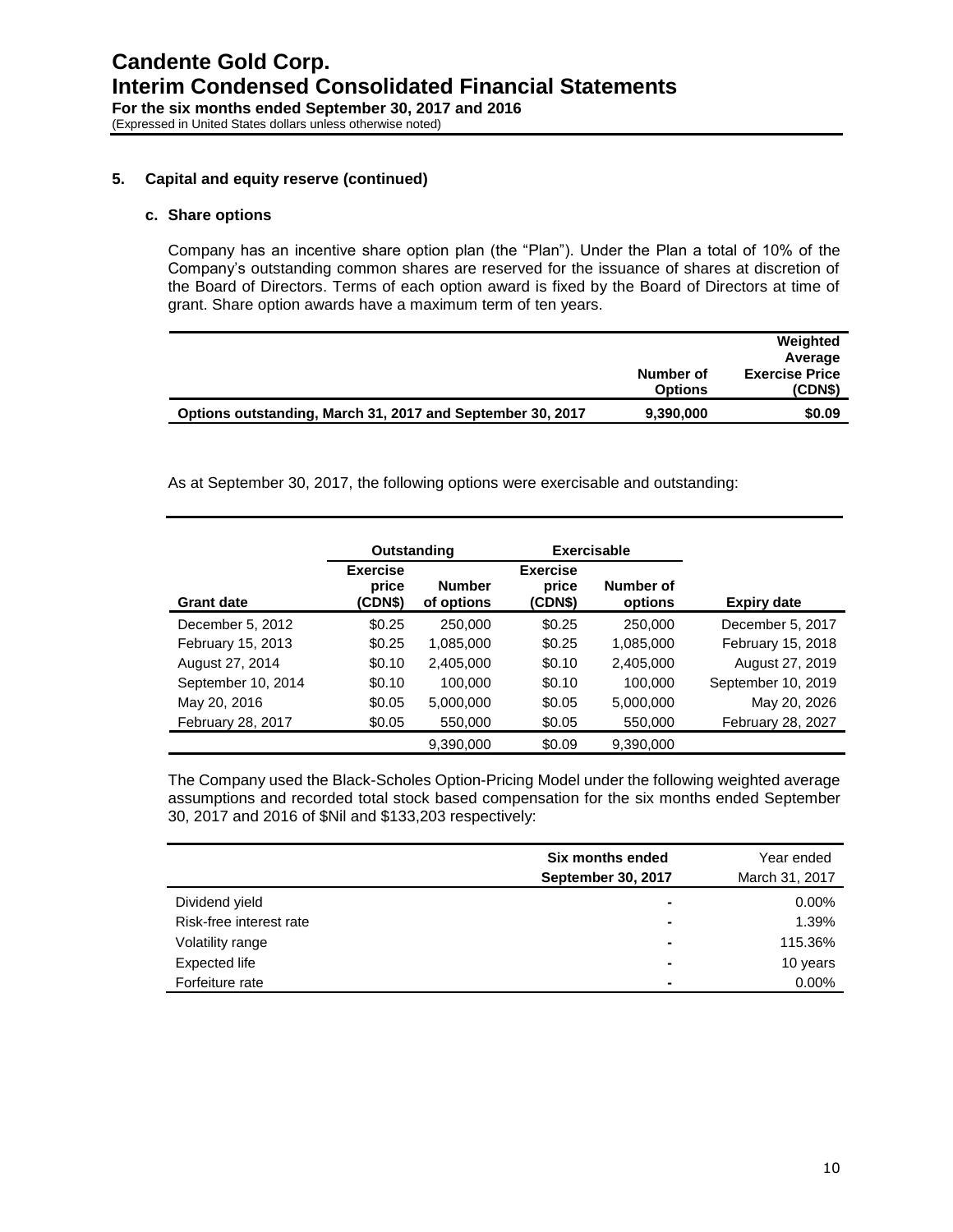## **5. Capital and equity reserve (continued)**

### **d. Warrants**

|                                          | Number of<br><b>Warrants</b> | <b>Weighted Average</b><br><b>Exercise Price</b><br>(CDN\$) |
|------------------------------------------|------------------------------|-------------------------------------------------------------|
| Warrants outstanding, March 31, 2017 and |                              |                                                             |
| September 30, 2017                       | 5,000,000                    | \$0.10                                                      |

### **e. Reserves**

Other reserve:

Other reserve records the reserve resulting from the acquisition of subsidiaries.

Equity settled employee compensation and warrants reserve:

The equity settled employee compensation and warrant reserve recognized as stock-based compensation expense and other warrant payments. At the time that stock options or warrants are exercised, the corresponding amount will be transferred to share capital.

### Foreign currency reserve:

Foreign currency reserve records unrealized exchange differences arising on translation of group companies that have a functional currency other than the Company's reporting currency.

#### **f. Obligation to issue shares**

Obligation to issue shares consists of the fair value of 4,000,000 common shares that are due to be issued to DMSL for the acquisition of the Transferred Interest (Note 3).

## **g. Loss per share**

The calculation of basic and diluted loss per share for the six months ended September 30, 2017 and 2016 was based on the loss attributed to common shareholders of \$73,577 (2016 – income of \$132,272) and the weighted average number of common shares outstanding of 107,206,923 (2016 – 98,939,163).

#### **6. Related party disclosures**

Company's related parties consist of companies owned by executive officers and directors. The following is a list of related parties that the Company enters into trading transactions with:

- Ridley Rocks Inc. Management and exploration fees;
- SW Project Management Project management and engineering fees;
- Michael Thicke Geological Consulting Inc. Exploration fees for member group of companies; and
- Candente Copper Corp. shared administrative expenses with a Company related by directors and management in common.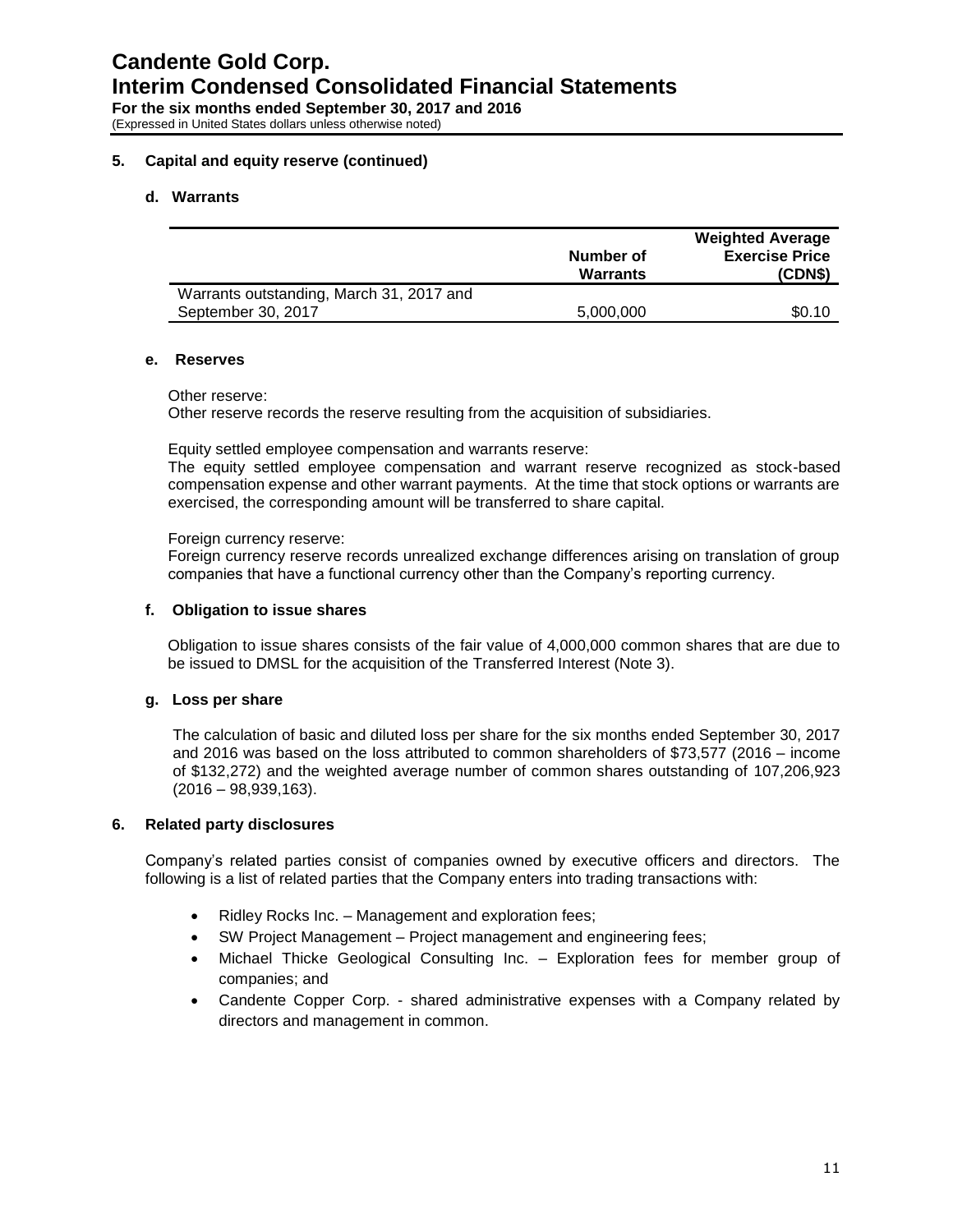#### **6. Related party disclosures (continued)**

#### **a. Related party transactions**

The Company incurred the following fees and expenses with companies owned by key management and directors.

|                                              |   | Six months ended September 30, |  |         |  |  |
|----------------------------------------------|---|--------------------------------|--|---------|--|--|
|                                              |   | 2017                           |  | 2016    |  |  |
| Salaries and management and exploration fees | S | $18.473$ \$                    |  | 29,886  |  |  |
| Share-based payments                         |   | ۰                              |  | 125,609 |  |  |
|                                              |   | 18,473                         |  | 155,495 |  |  |

Share-based payments are the fair value of options expensed to directors and key management personnel during the six months ended September 30, 2017 and 2016.

#### **b. Balance owing**

Amounts due to related parties are unsecured, non-interest bearing and due on demand. Accounts payable at September 30, 2017 includes \$176,998 (March 31, 2017 - \$166,974) owing to directors and officers and \$580,607 (March 31, 2017 - \$571,423) owing to Candente Copper Corp., a shareholder of the Company.

#### **7. Segmented information**

The Company operates in one segment being the exploration of mineral properties. The Company operates in three geographical areas, being Peru, Mexico and Canada. Following is an analysis of the Company's assets by geographical area and reconciled to the Company's interim condensed consolidated financial statements.

|                                  |           |               | September 30,<br>2017 |
|----------------------------------|-----------|---------------|-----------------------|
|                                  | Peru      | <b>Mexico</b> | <b>Total</b>          |
| Unproven mineral right interests | \$284,659 | \$8,244,399   | 8,529,058             |
| <b>Equipment</b>                 | 1,066     | 3,529         | 4,595                 |
|                                  | \$285,725 | \$8,247,928   | \$8,533,653           |
|                                  |           |               | March 31, 2017        |
|                                  | Peru      | Mexico        | Total                 |
| Unproven mineral right interests | \$282,359 | \$8,242,552   | \$8,524,911           |
| Equipment                        | 1,066     | 4,158         | 5,224                 |
|                                  | \$283,425 | \$8,246,710   | \$8,530,135           |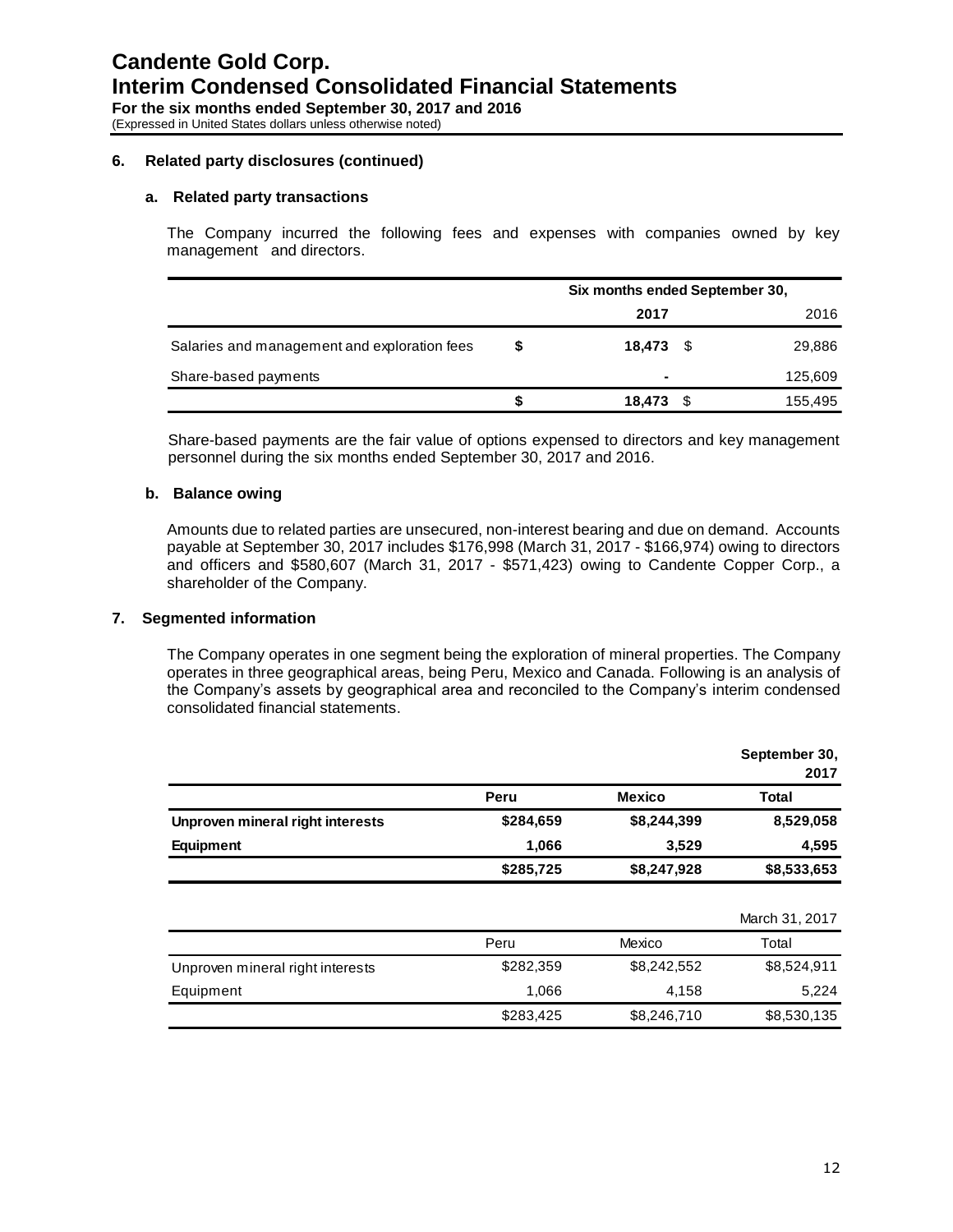# **8. Expenses**

|                                                        | Three months ended<br>September 30 |        |      |        |      | Six months ended<br>September 30, |     |           |
|--------------------------------------------------------|------------------------------------|--------|------|--------|------|-----------------------------------|-----|-----------|
|                                                        | 2017                               |        | 2016 |        | 2017 |                                   |     | 2016      |
| <b>GENERAL AND ADMINISTRATIVE</b>                      |                                    |        |      |        |      |                                   |     |           |
| Audit and tax advisory fees                            | \$                                 | 1,927  | \$.  | 4,709  | \$   | 16,522                            | \$. | 8,080     |
| Bank charges and interest                              |                                    | 137    |      | 56     |      | 288                               |     | 186       |
| Depreciation                                           |                                    | 237    |      | 2.105  |      | 734                               |     | 5.080     |
| Legal                                                  |                                    | 1.258  |      | 9,676  |      | 5,940                             |     | 16,423    |
| Management fees, office salaries and benefits (Note 6) |                                    | 9,576  |      | 3,619  |      | 19,335                            |     | 33,789    |
| Office, rent and miscellaneous                         |                                    | 3,735  |      | 2,862  |      | 12,257                            |     | 2,862     |
| Regulatory and filing fees                             |                                    | 4,402  |      | 1,159  |      | 5,090                             |     | 2,251     |
| Share-based payment (Note 5)                           |                                    |        |      | 203    |      | -                                 |     | 133,203   |
| Shareholder communications                             |                                    | 764    |      | 29,626 |      | 8,493                             |     | 33,201    |
| Total general and administrative expenses              | \$                                 | 22,036 |      | 54,015 | S    | 68,659                            |     | \$235,075 |

|                                   | Three months ended<br>September 30, |                |      |          | Six months ended<br>September 30, |                |    |           |
|-----------------------------------|-------------------------------------|----------------|------|----------|-----------------------------------|----------------|----|-----------|
|                                   |                                     | 2017           |      | 2016     |                                   | 2017           |    | 2016      |
| <b>EXPLORATION</b>                |                                     |                |      |          |                                   |                |    |           |
| Exploration                       | \$                                  |                | - \$ | (22)     | \$                                | $\blacksquare$ | -S | 360       |
| Project administration            |                                     | 1,455          |      | 5,579    |                                   | 7.948          |    | 17,286    |
| Cost recoveries                   |                                     | $\blacksquare$ |      | (9,000)  |                                   | ٠              |    | (32,000)  |
| <b>Total exploration expenses</b> |                                     | 1,455          |      | (3, 443) |                                   | 7.948          | \$ | (14, 354) |

## **9. Financial risk and capital management**

The Company is exposed to certain financial risks in the normal course of its operations:

# **a. Liquidity risk**

Liquidity risk is the risk that the Company will not be able to meet its obligations associated with its financial liabilities. The liquidity position of the Company is managed to ensure sufficient liquid funds are available to meet financial commitments in a timely and cost-efficient manner. The Company's management continually reviews the liquidity position including cash flow forecasts to determine the forecast liquidity position and maintain appropriate liquidity levels. The Company plans to make payments of trade payables and commitments from its current working capital and future sources of equity financing. Liquidity risk is considered to be high.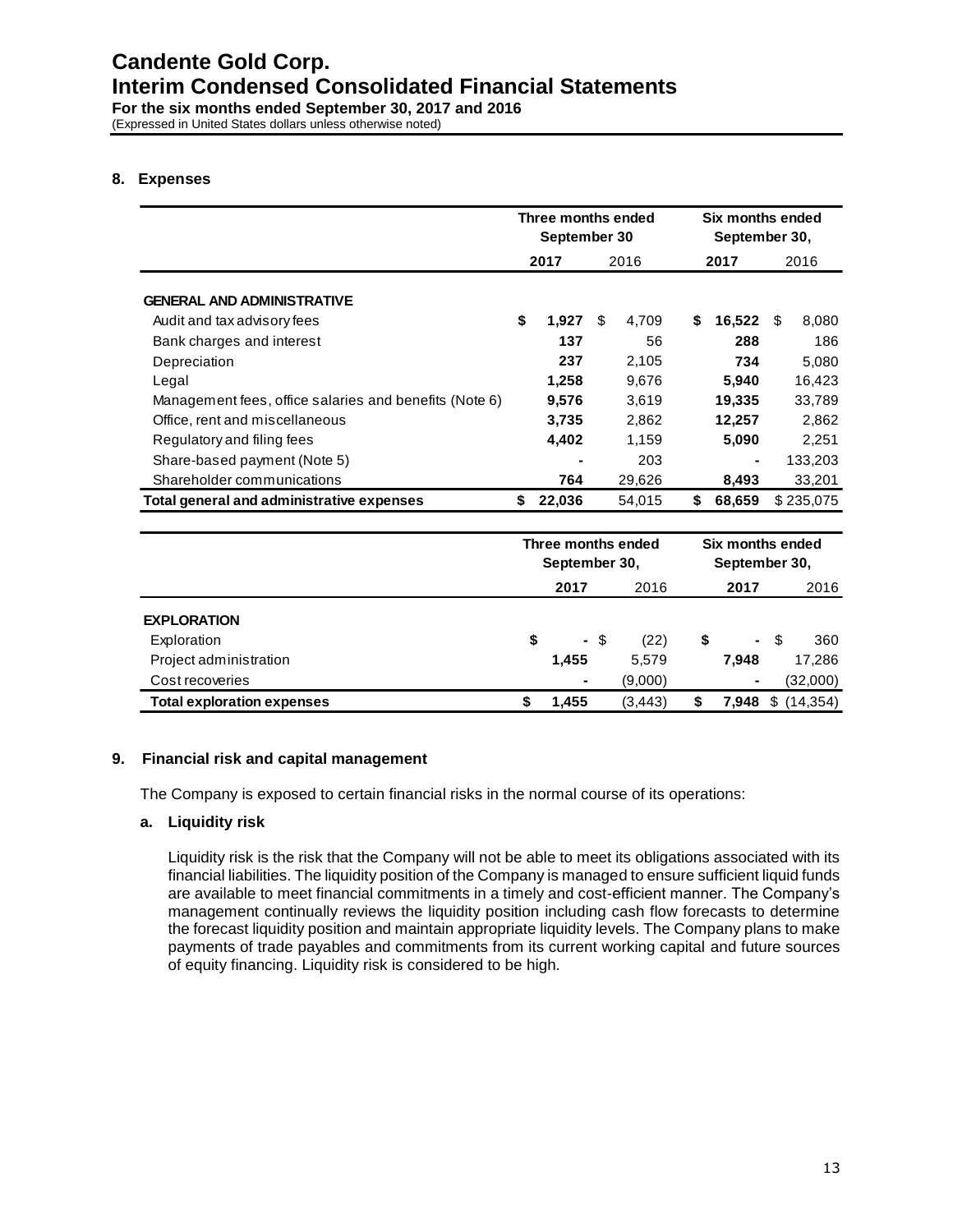## **9. Financial risk and capital management (continued)**

## **a. Liquidity risk**

*Maturity analysis of financial instruments*

| <b>Financial</b><br><b>liabilities</b>       | Carrying<br>amount | 2017      | 2018   | 2019                     | 2020 |
|----------------------------------------------|--------------------|-----------|--------|--------------------------|------|
| Trade payables<br>and accrued<br>liabilities | .055.650           | 1,055,650 | $\sim$ | $\overline{\phantom{a}}$ | -    |

## **b. Currency risk**

Currency risk is the risk that arises on financial instruments that are denominated in a currency, i.e. in a currency other than the functional currency in which they are measured. The Company operates internationally and is exposed to risks from foreign currency rates. The functional currency of the Company's subsidiaries is the United States and Canadian dollars and some of the subsidiaries transactions are denominated in Mexican Pesos and Nuevo Soles. The Company does not enter into any foreign exchange contracts to mitigate this risk. The Company and its subsidiaries do not have significant transactions or hold significant cash denominated currencies other than their functional currencies. Therefore, the risk is considered minimal.

#### **c. Credit risk**

Credit risk is the risk that the counterparty to a financial instrument will cause a financial loss for the Company by failing to discharge its obligations. Credit risk arises from cash and trade and other receivables. Cash are deposited in highly rated corporations and the credit risk associated with these deposits is low.

#### **d. Fair value hierarchy**

The interim condensed consolidated statements of financial position carrying amounts for cash, trade and other receivables and trade payables, approximate fair value due to their short-term nature.

The following provides a description of financial instruments that are measured subsequent to initial recognition at fair value, grouped into Levels 1 to 3 based on the degree to which the fair value is observable:

- Level 1 fair value measurements are those derived from quoted prices (unadjusted) in active markets for identical assets or liabilities;
- Level 2 fair value measurements are those derived from inputs other than quoted prices included within Level 1 that are observable for the asset or liability, either directly (i.e. as prices) or indirectly (i.e. derived from prices); and
- Level 3 fair value measurements are those derived from valuation techniques that include inputs for the asset or liability that are not based on observable market data (unobservable inputs).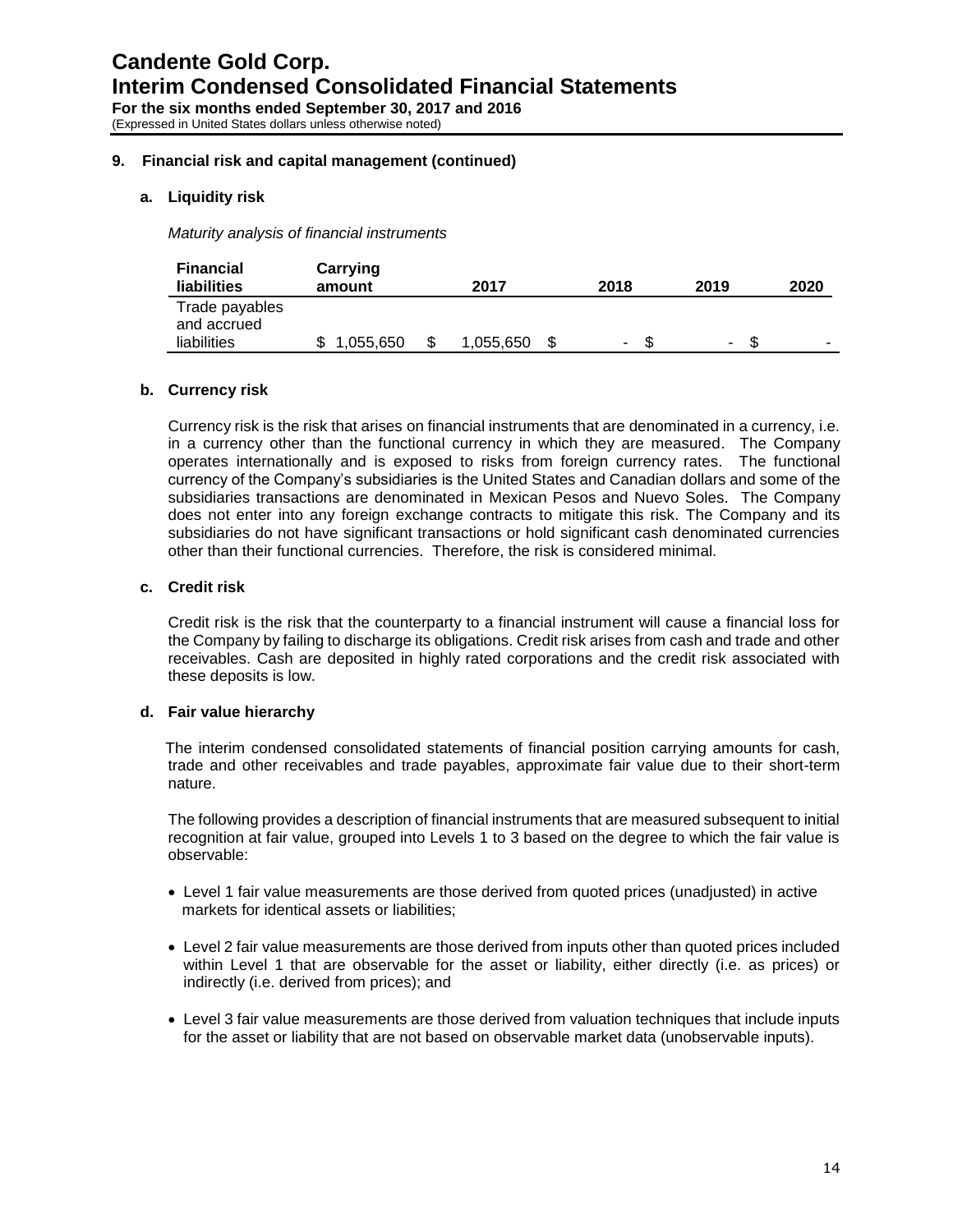## **9. Financial risk and capital management (continued)**

## **d. Fair value hierarchy (continued)**

|               |    | Level 1 | Level 2 |                          | Level 3 |    | Total  |
|---------------|----|---------|---------|--------------------------|---------|----|--------|
| <b>Assets</b> |    |         |         |                          |         |    |        |
| Cash          | S. | 25,108  | \$      | $\overline{\phantom{0}}$ |         | £. | 25,108 |

There were no transfers between levels during the six months ended September 30, 2017.

#### **e. Capital management**

The Company's capital structure is comprised of working capital (current assets minus current liabilities) and equity. The Company's objectives when managing its capital structure is to, maintain financial flexibility to preserve the Company's access to capital markets and its ability to meet its financial obligations.

The Company's corporate office is responsible for capital management. This involves the use of corporate forecasting models, which facilitate analysis of the Company's financial position including cash flow forecasts to determine the future capital management requirements.

In preparing its budgets and corporate forecasting models, the Company considers operating commitments imposed by its subsidiaries and the stability of the global capital markets

Capital management is undertaken to ensure a secure, cost-effective supply of funds to ensure the Company's operating and capital expenditure requirements are met. The total capital being managed by the Company as of the balance sheet dates, September 30, 2017 and March 31, 2017 is as follows:

|                                                  |   | As at<br><b>September 30, 2017</b> | As at<br>March 31, 2017 |                         |  |
|--------------------------------------------------|---|------------------------------------|-------------------------|-------------------------|--|
| Total working capital deficiency<br>Total equity |   | (1,025,203)<br>7.508.450           |                         | (901, 417)<br>7,628,718 |  |
| <b>Total capital</b>                             | э | 6,483,247                          |                         | 6,727,301               |  |

There were no changes in the Company's approach to capital management during the period and the Company is not subject to any restrictions on its capital.

## **10. Subsequent event**

On November 9, 2017, the Company entered into a binding letter agreement with Sun River Gold Corp. ("Sun River" or "SRG"), a private Nevada corporation, to grant Sun River the right and option to further test and, if proven economic, develop and operate the Company's tailings project in El Oro Mexico (the "Tailings Project"), through Candente Gold's Mexican subsidiary, CCM EL Oro Jales, S.A. de C.V. ("CCM El Oro Jales"), according to the agreement CCM EL Oro Jales executed with the Municipality of El Oro, subject to receipt of regulatory approval.